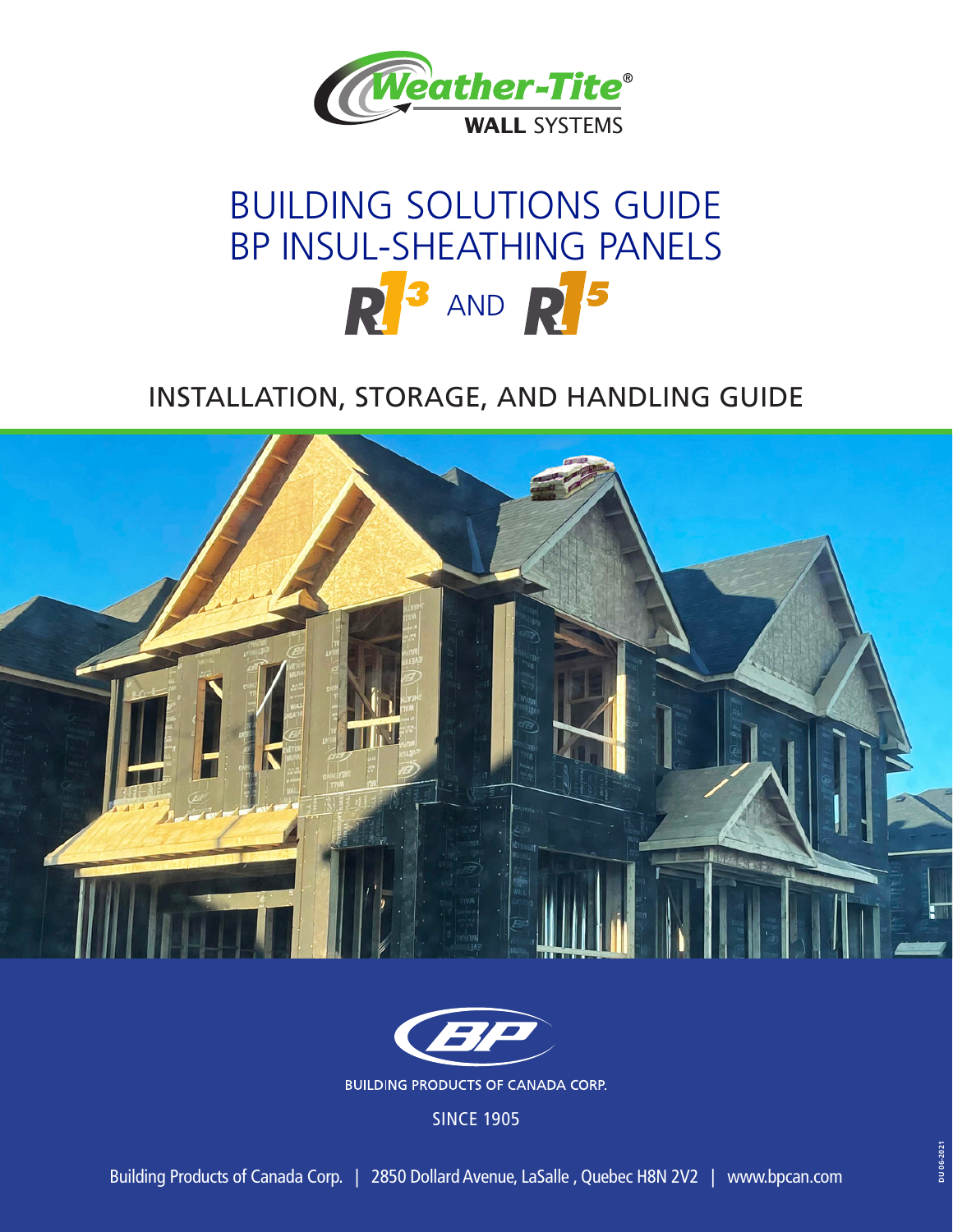#### STORAGE AND HANDLING

Store sheathing a minimum of 100 mm (4'') off ground and protect adequately from the elements using tarpaulins. Do not use panels with broken edges or punctures. Use those in areas where they can be cut to eliminate such broken edges or punctures. Panels can be cut with a fine-toothed power saw, a reciprocating saw, or a utility knife with fresh blades. When using a utility knife, cutting through the panel with blades ensures a cleaner edge cut.

Panels should be installed vertically on wall studs and can be applied to framing studs measuring 406 mm (16'') or 610 mm (24'') o.c.\*

\* When building with advanced framing with studs at 24'' o.c., using the thicker R-1.5 Insul-Sheathing panel is recommended.

### EXPOSURE TO HEAT OR OPEN FLAME

Do not expose panels to open flames or excessive heat above 177°C (350°F), e.g. welding torches. If ignited or should panel smoulder, extinguish completely.

### NAIL GUIDE MARKS

Nailing marks on R-1.3 and R-1.5 Insul-Sheathing panels are shown at 406 mm (16'') and 610 mm (24'') o.c. in the field of the panel.

### INSTALLATION AND NAILING PATTERN

- 1. On exterior walls, apply panels vertically starting at corner. Follow nail guide marks to fasten panels to wood frame using galvanized roofing nails with a minimum length of 44 mm (1 3/4'') with 11 mm (7/16'') head and 3 mm (1/8") shank; for steel stud frames, use  $#8 \times 13/16$ " (30 mm) self-tapping zinc-coated pan head screws with 10 mm (3/8'') head with washer. As an alternative, plastic cap nails can be used.
	- a. Do not drive nail head through panel surface.
	- b. Start nailing from the centre of the panel progressing outwards towards the panel edge.
	- c. Space fasteners in the field at 300 mm (12'' o.c.).
	- d. Space fasteners at edges, along framing members, and around window and door openings at 150 mm  $(6"$  o.c.).
	- **e.** Fasteners should not be less than 10 mm (3/8") from panel edges.
- 2. Centre panel joints on studs, leaving approximately a 3 mm (1/8") space between panels, doors, and windows for expansion. Do not force panels tightly together.
	- a. Ideally, panels should extend from sill to top plate in one piece.
- 3. Ensure there is adequate support for all vertical, horizontal, and cut-out areas. For horizontal joints, provide horizontal blocking between studs to ensure nailing at 150 mm (6'') along perimeter.
- 4. Panels should be covered with weather resistive barrier as soon as possible to protect against the elements panels should not be exposed to elements for an extended period of time.
- 5. Finish cladding: Wood fibre sheathing is not a nailing or fastening base. Furring strips can be applied to act as a nailing or fastening base.
	- a. Application of sheathing and exterior cladding must be done according to local and national building codes. All exterior cladding/finishes should be installed to manufacturer's requirements.

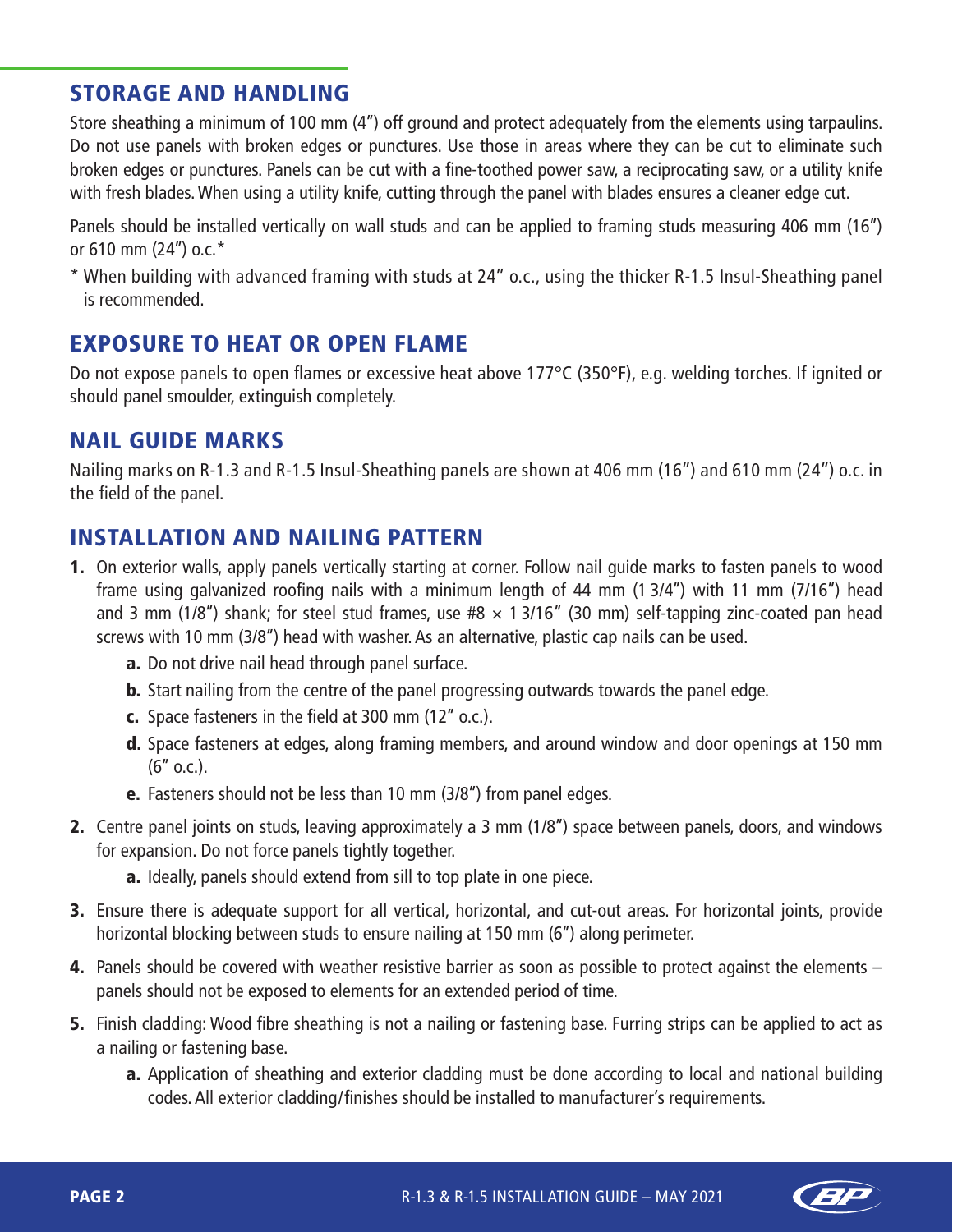#### PANEL INSTALLATION



The illustration below is a quick reference to the installation of **R-1.3** and **R-1.5** Insul-Sheathing panels on framing.



\*As per article 9.23.13.1 of the 2015 NBC, no additionnal bracing is required when using 7/16" or 1/2" insulating wood fibre panels.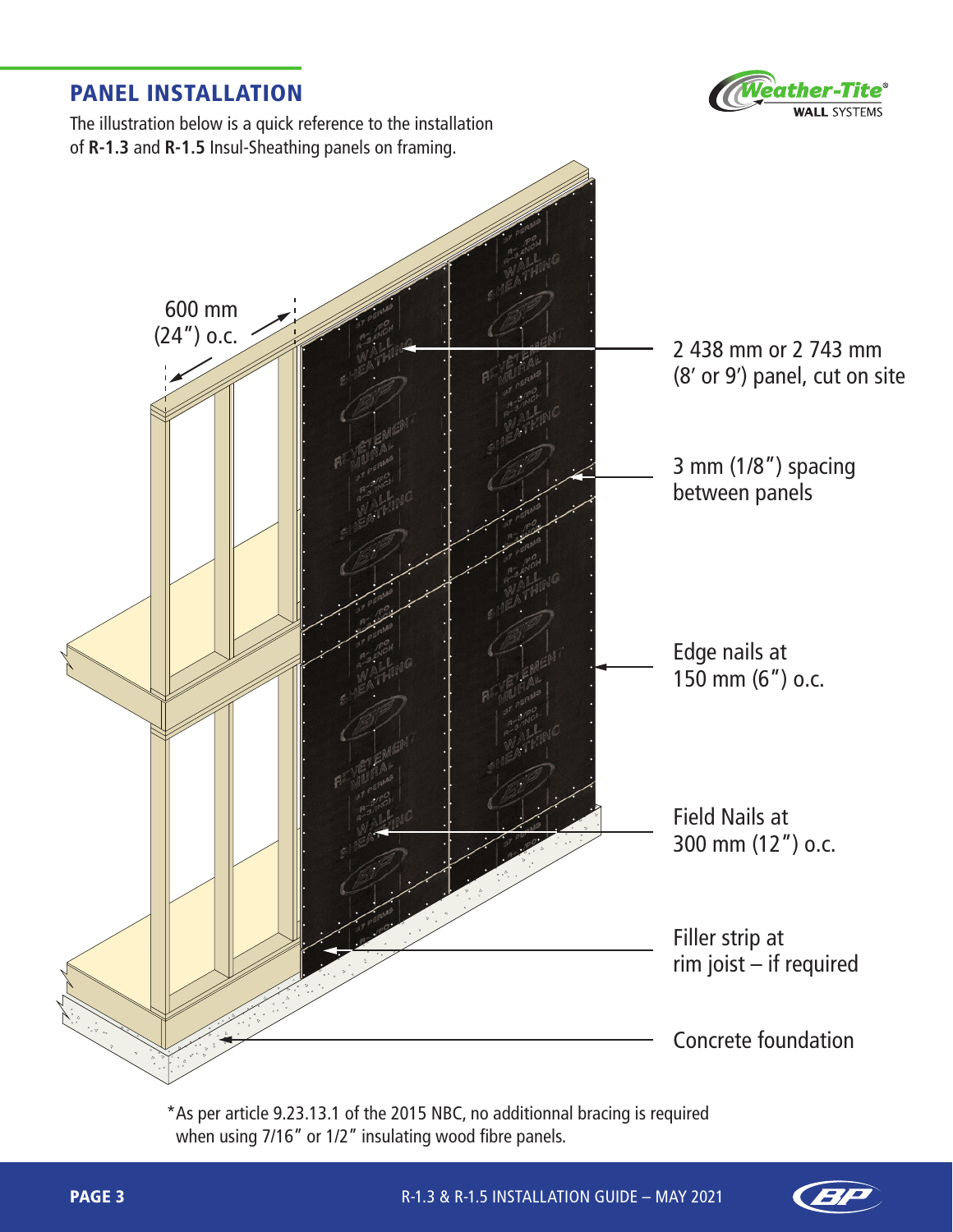#### VERTICAL JOINT – WOOD FRAME



**(Horizontal Joint Similar)**



**NOTE: R-1.3 (11 mm – 7/16") and R-1.5 (12.5 mm – 1/2") BP exterior sheathing is asphalt coated on both sides.**

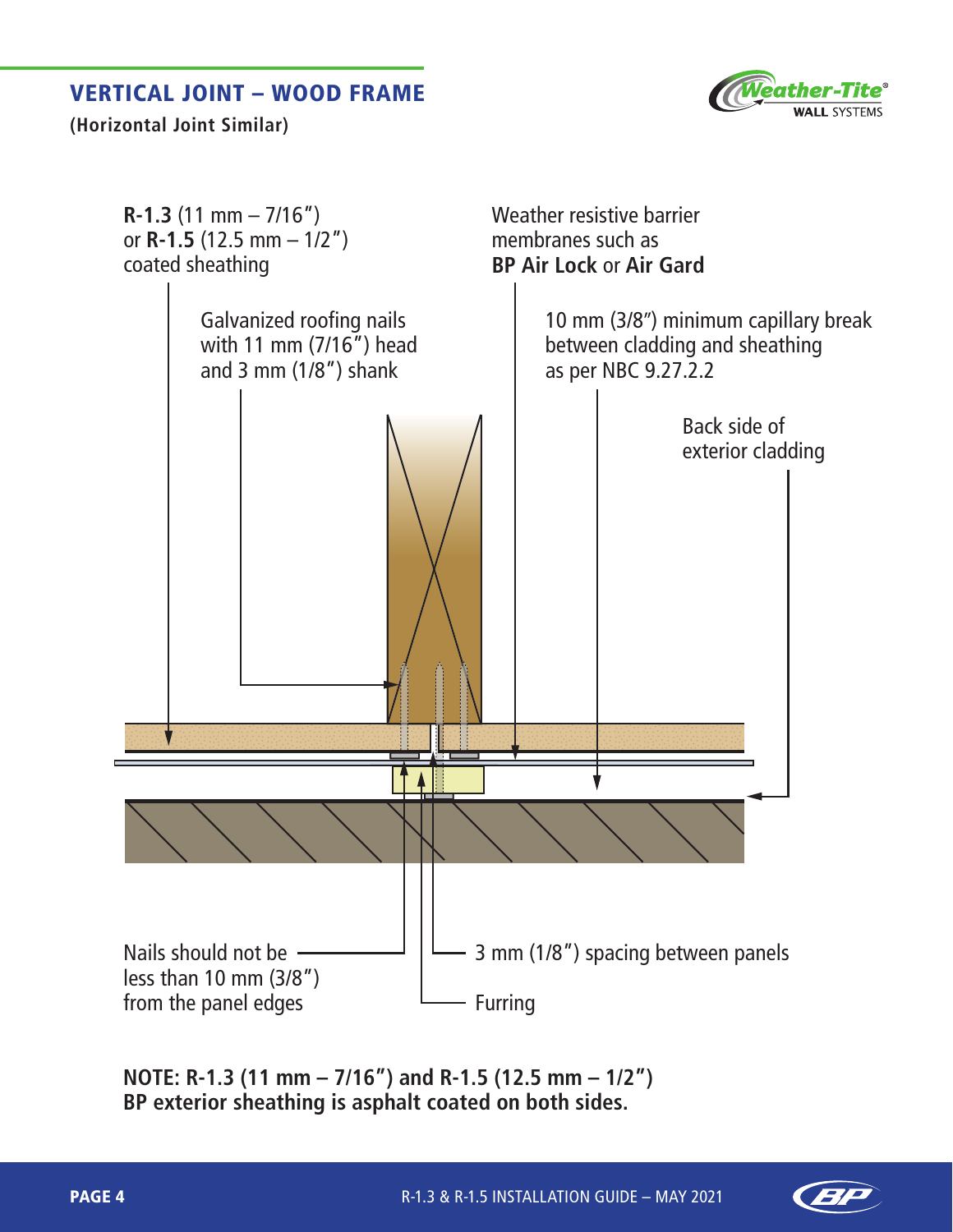#### VERTICAL JOINT – STEEL FRAME



**(Horizontal Joint Similar)**



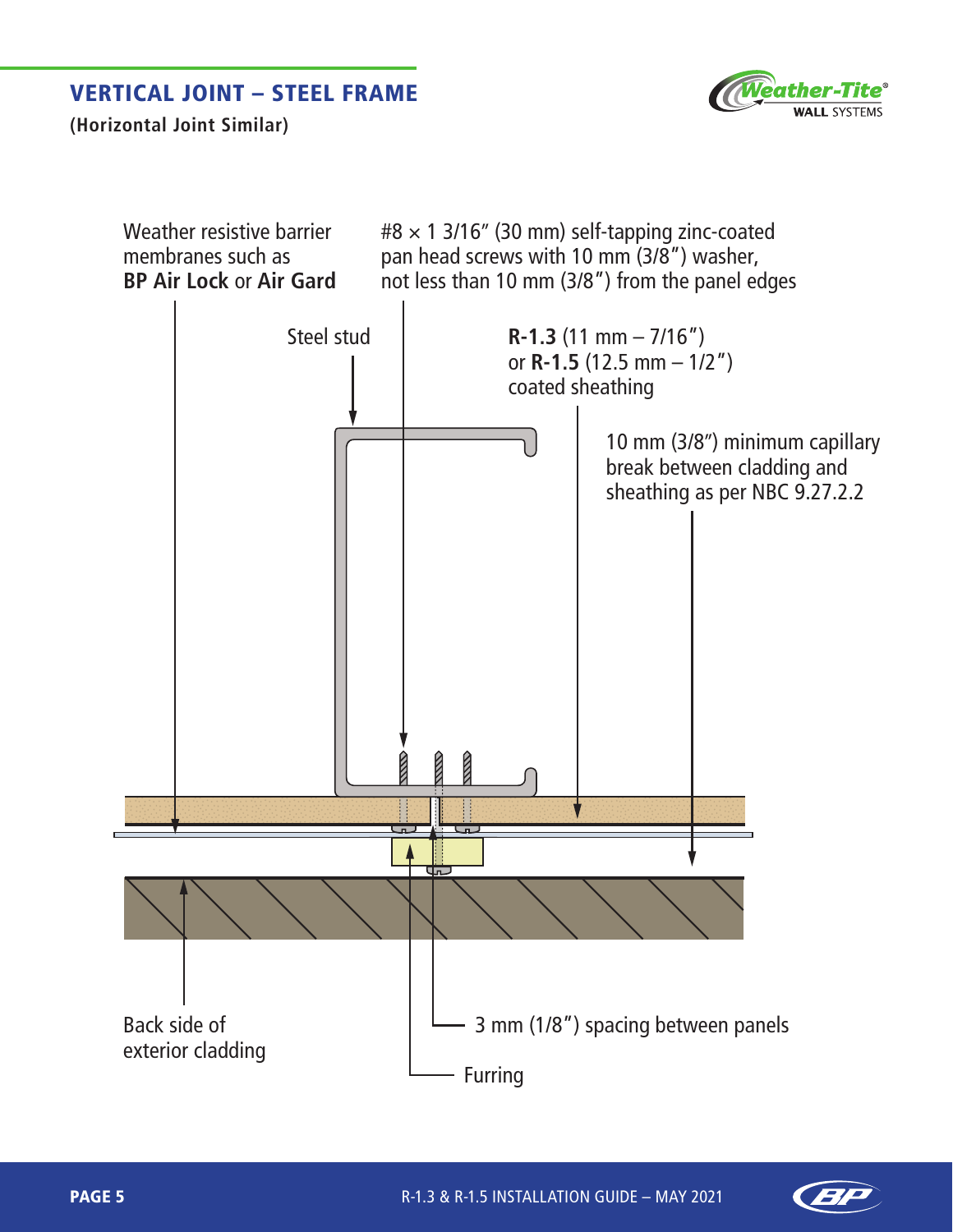



**(Vent or Duct Similar)**



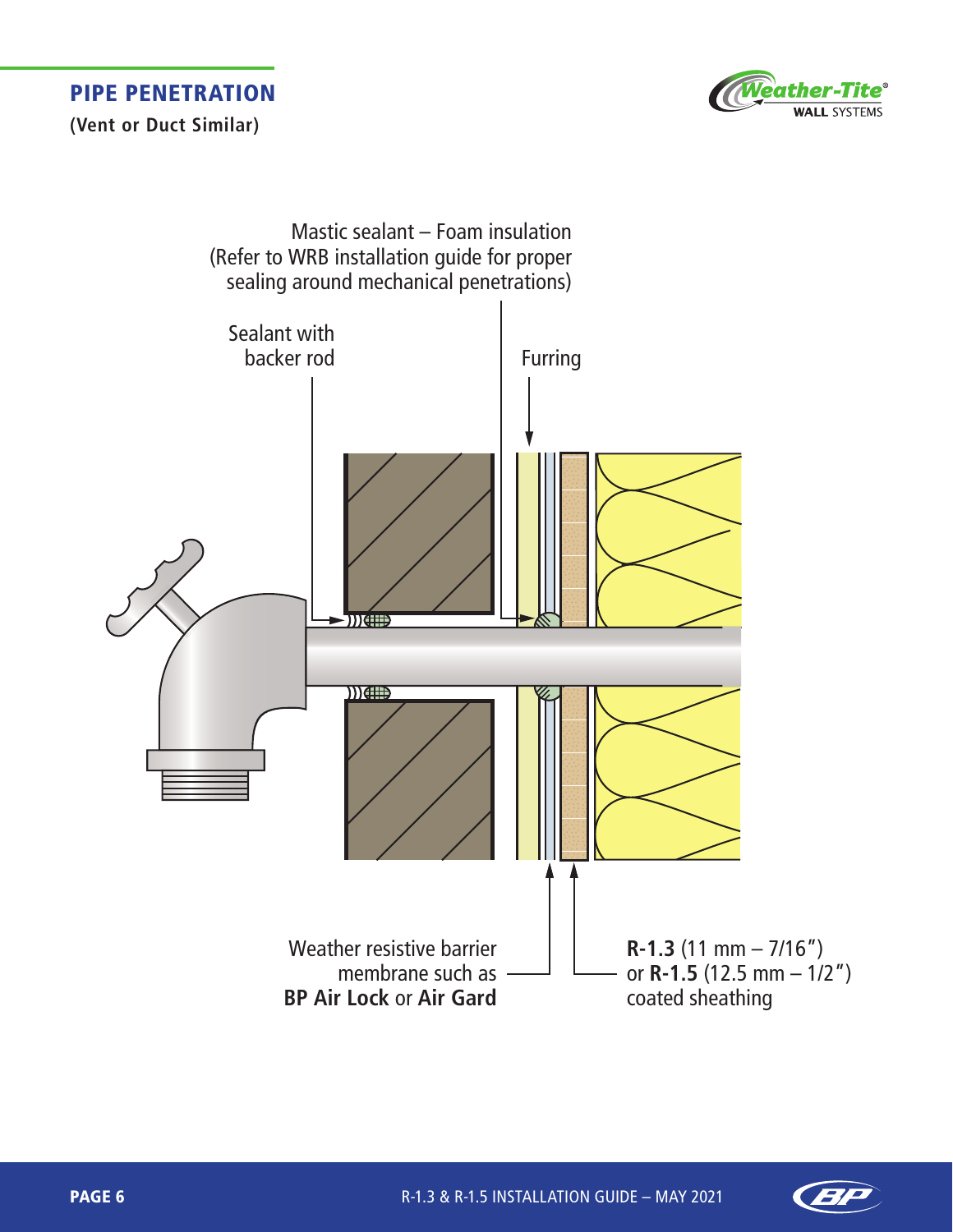FOUNDATION WALL **(Cladding)**





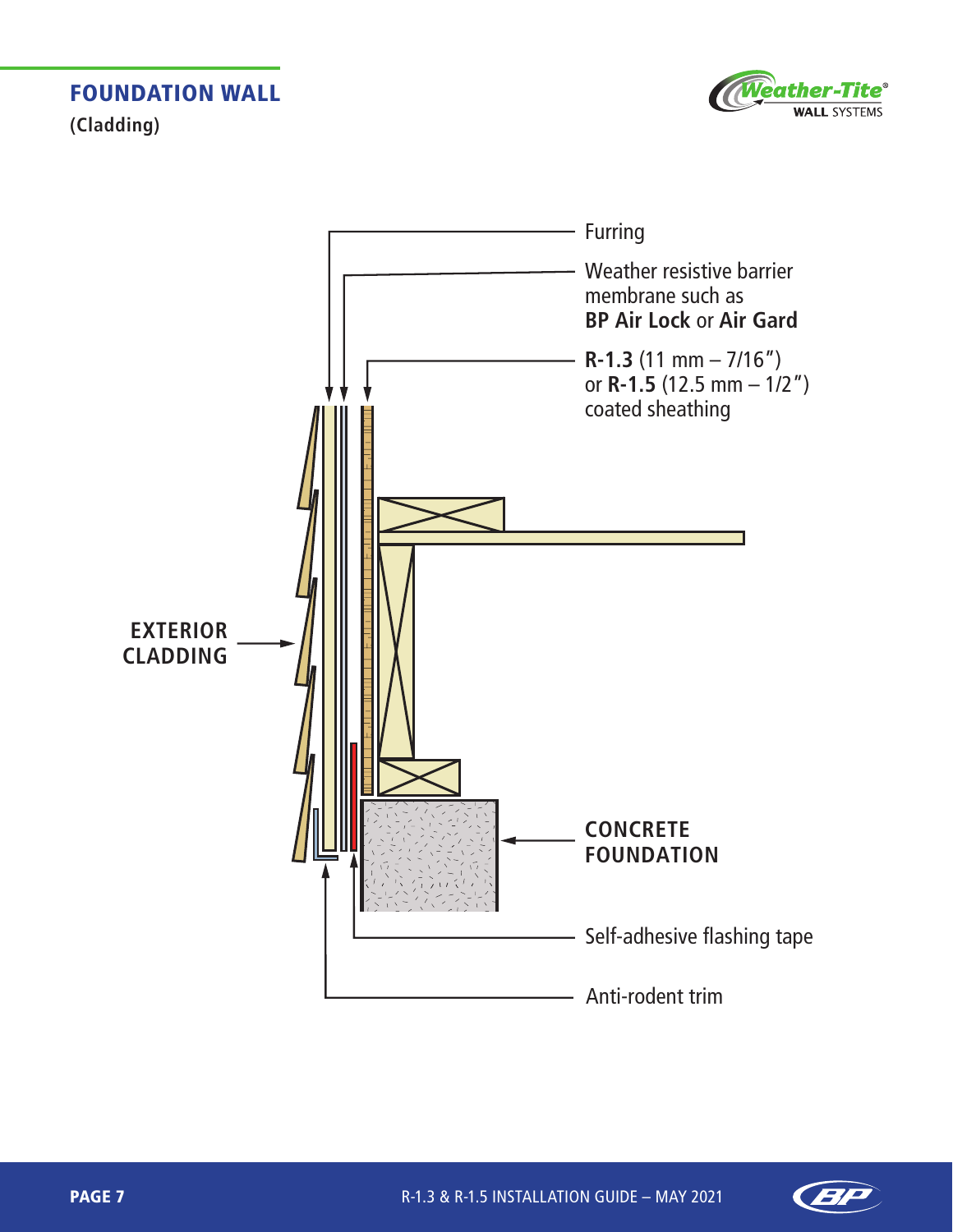FOUNDATION WALL

**(Masonry)**